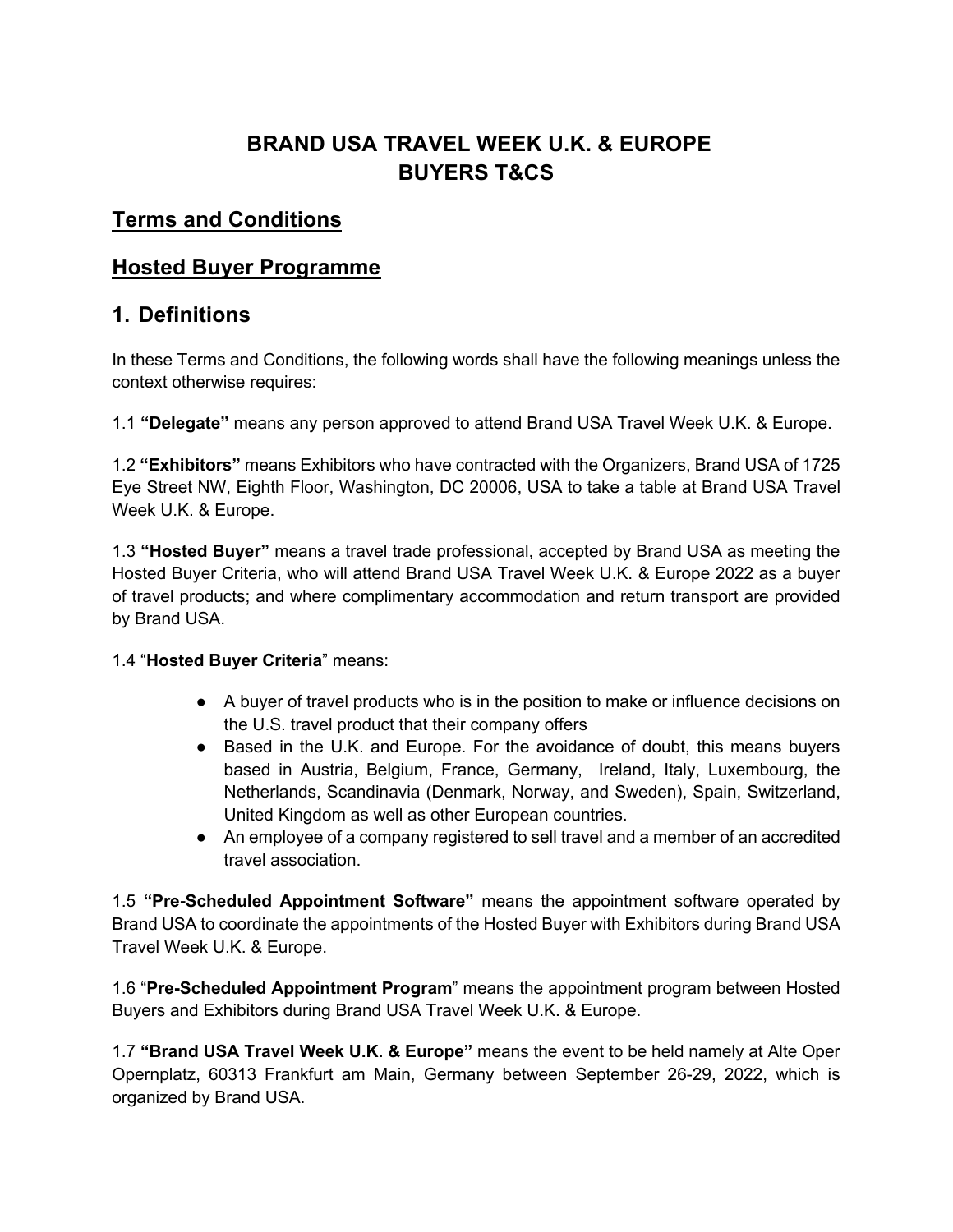1.8 **"Travel Week Team"** means the Brand USA Travel Week U.K. & Europe personnel team at Brand USA.

# **2. Attendance and Acceptance**

2.1Approved Hosted Buyers will be sent confirmation of their place via email and will be requested to submit their travel preferences within 5 working days.

2.2 Brand USA will endeavor to honor the Buyers' preference on the number of days requested to attend Brand USA Travel Week U.K. & Europe; and for two-day buyers the dates requested. However, due to event capacity, Brand USA reserves the right to offer the Buyer alternative days and dates.

2.3 Secondary delegates will be hosted at the Organizer's discretion and will be confirmed in advance. If Hosted, they will be subject to the Hosted Buyer Program Terms & Conditions and if Non-Hosted, subject to the Non-Hosted Buyer Program Terms and Conditions.

### **3. Hosted Buyers**

3.1 **"Hosted Buyers"** will receive from Brand USA;

- Commitment to a number of Pre-Scheduled Appointments from Tuesday, September 27 – Thursday,September 29, 2022;
- Complimentary return economy-class flights/train transport to Frankfurt from selected airports and train stations on specific dates;
- Room-only accommodation at the Brand USA Travel Week U.K. & Europe's chosen hotel;
	- Three-day buyers will be hosted for four-nights maximum; two-day buyers will be hosted for three nights maximum
- Entry to the Brand USA Travel Week U.K. & Europe official evening receptions and networking events on attending days;
- Access to the Enrichment Series made up of innovative workshops, seminars and panels on attending days;
- Breakfast, lunch and refreshments will be provided on attending days.

3.2 As a condition of receiving the complimentary services from Brand USA, Hosted Buyers will be required to:

3.2.1 Actively participate in the Pre-Scheduled Appointments Software; Hosted Buyers must select and rank in order of importance a specified number of appointment preferences within a specified timeframe;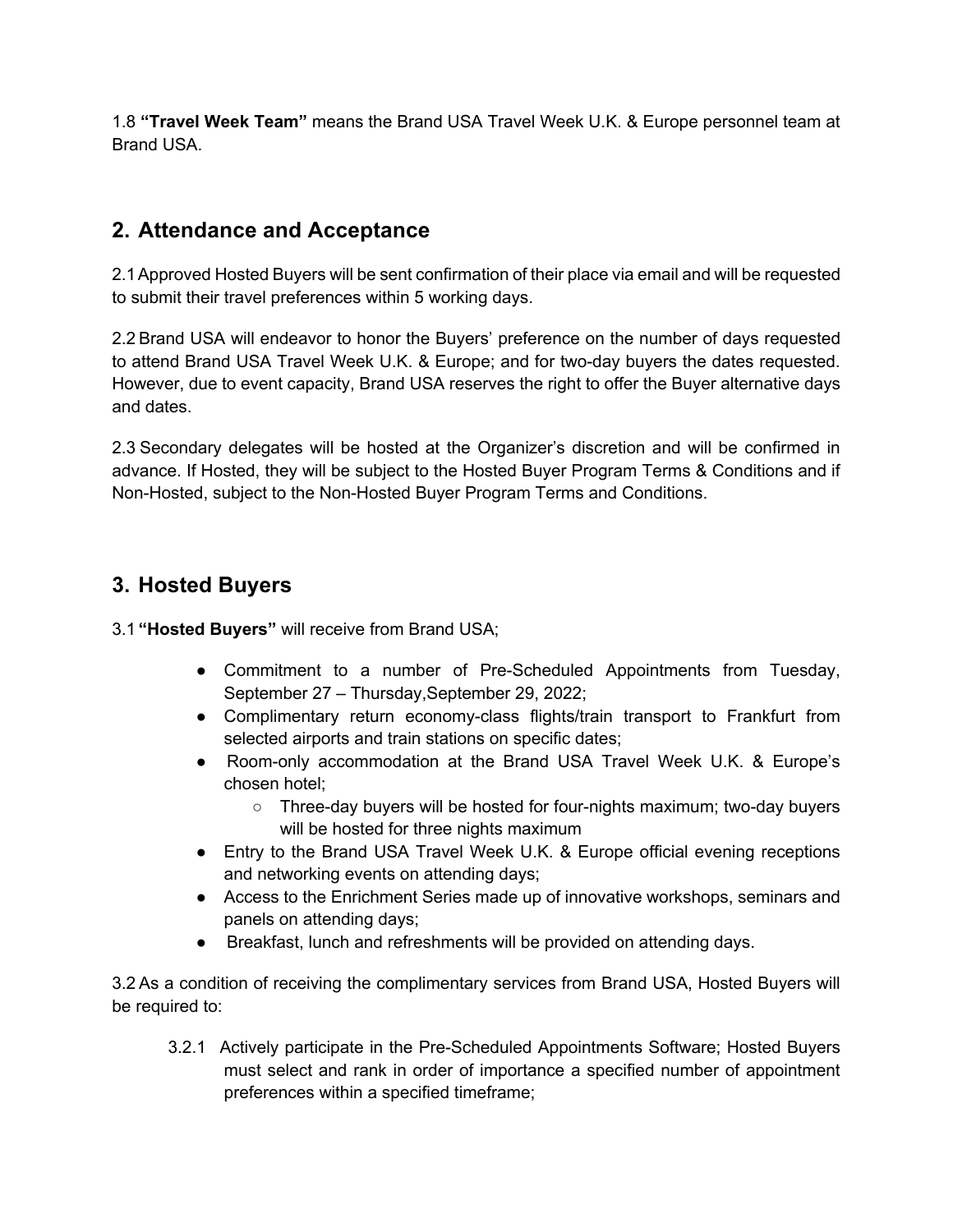- 3.2.2 Honor and actively participate in the Pre-Scheduled Appointments Program during Travel Week;
- 3.2.3 Hold travel insurance with adequate insurance cover;
- 3.2.4 To complete the post-Brand USA Travel Week U.K. & Europe survey.

3.3 The following is not included in the Hosted Buyer Program: Travel insurance; travel to designated departure hubs; ground transfers in Frankfurt between airport and hotel; extended accommodation nights outside the confirmed dates; double occupancy costs; hotel upgrades; visa application fees; personal incidentals or any other costs not stipulated.

# **4. Travel and Accommodation**

4.1Brand USA will supply the Hosted Buyer with complimentary return economy-class flights/train transport to Frankfurt from selected airports and train stations on specific dates. Please note that these arrangements are non-transferable. The travel times will be allocated to ensure maximum time at Brand USA Travel Week U.K. & Europe.

4.2Airport changes requested by the Hosted Buyer are subject to availability and cancellation of flights may incur a fee (see "Cancellations" section below). Any additional cost in reaching the agreed departure airport will be the responsibility of the Hosted Buyer.

4.3 Brand USA will provide the Hosted Buyer with room-only accommodation in Frankfurt, Germany between the dates September 26-29, 2022 in accordance with the number of days the buyer attends. Three-day buyers will be hosted for four nights maximum; two-day buyers will be hosted for three nights maximum at organizers' discretion as per criteria above.

4.4 Brand USA will not be responsible for extra room costs incurred during the stay. Any room upgrades will be solely at the discretion of the hotel management. Additional nights, if requested by the Hosted Buyer, are payable by the Hosted Buyer directly to the hotel.

### **5. Cancellations and Replacements for Hosted Buyers**

5.1 Replacements: Invitations to Hosted Buyers are non-transferable and personal to the Hosted Buyer. In instances where the Hosted Buyer is no longer able to attend, they may request a named colleague to attend in their place by writing to Info@TheBrandUSA.com. Where possible the replacement colleague should be from the same department / job function. On the condition that the replacement is accepted in writing by the Brand USA Travel Week U.K. & Europe Team, a cancellation fee will not apply. If flights have been arranged there may be name change fees, we reserve the right to pass this cost on to the Hosted Buyer but we will endeavor to do everything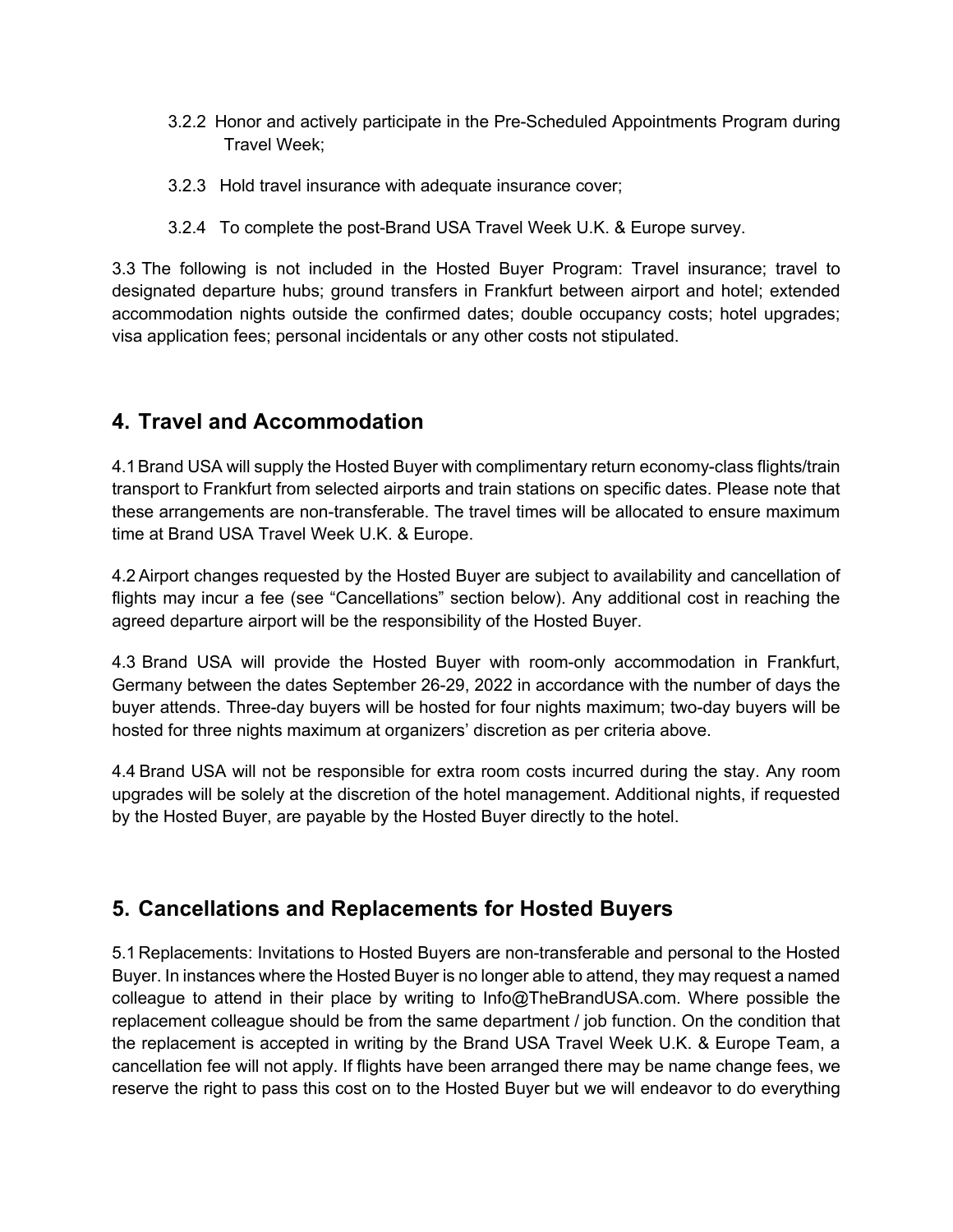we can to avoid this. In cases where a replacement Eurostar ticket is needed, the full fee will be charged back to the Hosted Buyer.

5.2 Cancellation of attendance: Cancellations will only be accepted without charge by written confirmation by email to info@TheBrandUSA.com if received before 27 August, 2022. Cancellations received on or after 27 August, 2022 will be at cost, calculated based on flight and hotel cancellation fees. All cancellations must be received by the Brand USA Travel Week U.K. & Europe Team in writing and receipt must be acknowledged by the dates specified above.

5.3 Attendance during Travel Week: If you miss three (3) or more Pre-Scheduled Appointments you will be at risk of affecting your participation in future events.

5.4No-Show: Hosted Buyers who do not inform Brand USA of their cancellation and do not attend Travel Week will be at risk of affecting their participation at future Brand USA events and will be liable for any cancellation fees incurred (hotel and flights).

5.5 Cancellation fees and no-show fees shall be invoiced to the Hosted Buyers within fourteen days of the closing date of the exhibition, and are payable net thirty (30) days of receipt of the invoice.

5.6 The Hosted Buyer agrees that the above charges are a reasonable pre-estimate of the loss suffered by Brand USA in the event of the Hosted Buyer breaching these Terms and Conditions.

### **6. Exclusion of Liability**

6.1Brand USA takes no responsibility:

- 6.1.1 For Hosted Buyers who miss their flight/travel arrangements including interconnecting flights;
- 6.1.2 For flight cancellation or delay;
- 6.1.3 If a Hosted Buyer is refused permission to board the aircraft or other mode of transport or is refused entry to Germany or other connecting country;
- 6.1.4 For any delay or loss of baggage or excess baggage charges (any subsequent dispute shall be directly between the Hosted Buyer and the airline);
- 6.1.5 For hotel expenses (excluding the cost of the hotel room only) which must be settled with the hotel prior to departure;
- 6.1.6 Any replacement flights and other costs incurred in relation to the above will be at the expense of the Hosted Buyer or airline, where appropriate;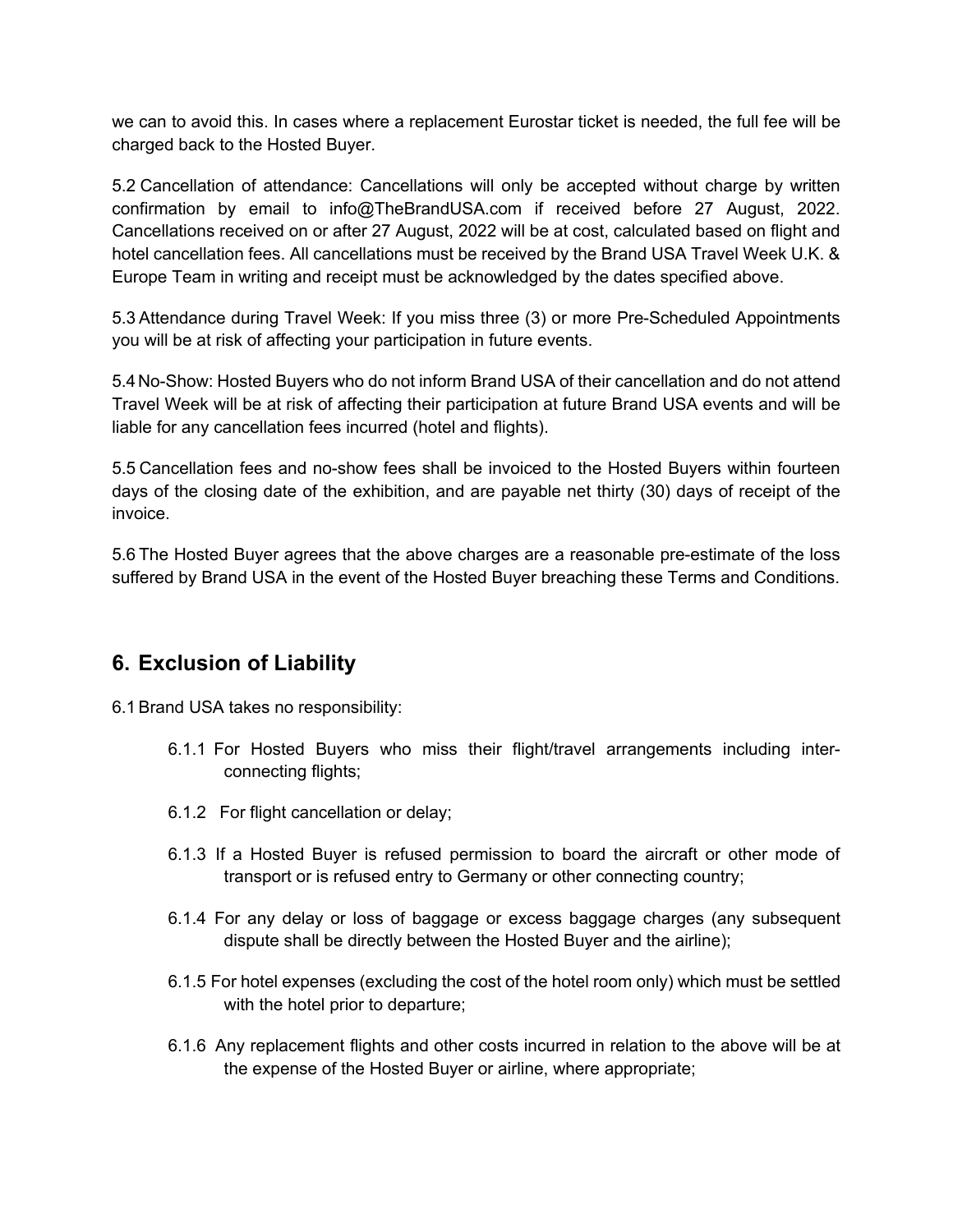- 6.1.7 Travel Insurance: Hosted buyers must hold travel insurance with adequate insurance cover. Such insurance will ensure that they are covered against unforeseen cancellation charges, medical costs incurred whilst away from home, personal liability claims, loss of money or passport. Existing medical conditions and fitness to travel must be declared prior to Brand USA arranging flights, otherwise travel insurance could be rendered null and void. Brand USA will have no responsibility for any default in insurance cover in respect to the hosted buyer.
- 6.1.8 Individual visa requirements, travel permits, other licenses and inoculations will be the sole responsibility of the Hosted Buyer, including any necessary costs incurred;
- 6.1.9 Brand USA, its agents, its employees, and its subcontractors shall not be liable for loss, damage or delay resulting from acts or threats of war, hijack, terrorist activity, civil commotion, industrial disputes, fuel shortages, natural disasters or adverse weather conditions, strikes or lockouts intervention or regulation, military activity, epidemics or any other circumstances outside Brand USA's or its subcontractor's control which shall make it impossible or inadvisable for Brand USA to hold the Exhibition at the time and place provided or makes it impossible to get the Hosted Buyers to the Exhibition or to provide flights, hotels, appointments, events or other services to Hosted Buyers. Brand USA reserves the right to reschedule the Exhibition at another date and/or at an alternative site at its sole and absolute discretion;
- 6.1.10 Brand USA shall not be liable to the Hosted Buyer, in contract, tort or otherwise for any loss of profit, loss of business or revenue, loss of anticipated savings or any indirect or consequential loss or damage, costs or expenses arising out of or in connection with the Hosted Buyers attendance at the Exhibition;
- 6.1.11 Brand USA shall not be liable for the death or personal injury of any Hosted Buyer save where such liability cannot be excluded under English Law.

### **7. General Provisions**

7.1 **Data Use**. Attendee consents to Brand USA's collection of the information provided in Registration for use in conducting Brand USA Travel Week U.K. & Europe. Attendee consents to Brand USA's storage and use, including being contacted by the Brand USA Travel Week U.K. & Europe Team by phone and email; transfer to other Attendees and non-Attendees alike, of personal contact information (Name, Title, Company, Address, Phone Number, and E-mail) provided in Registration. Brand USA shall, upon request, delete such personal contact information from its records. See Brand USA Privacy Policy for information on making such a request.

7.2 **Errors**. Brand USA shall not be liable for any errors in any listing or descriptions or for omitting Attendee or any other exhibitor from any directory or other lists or materials.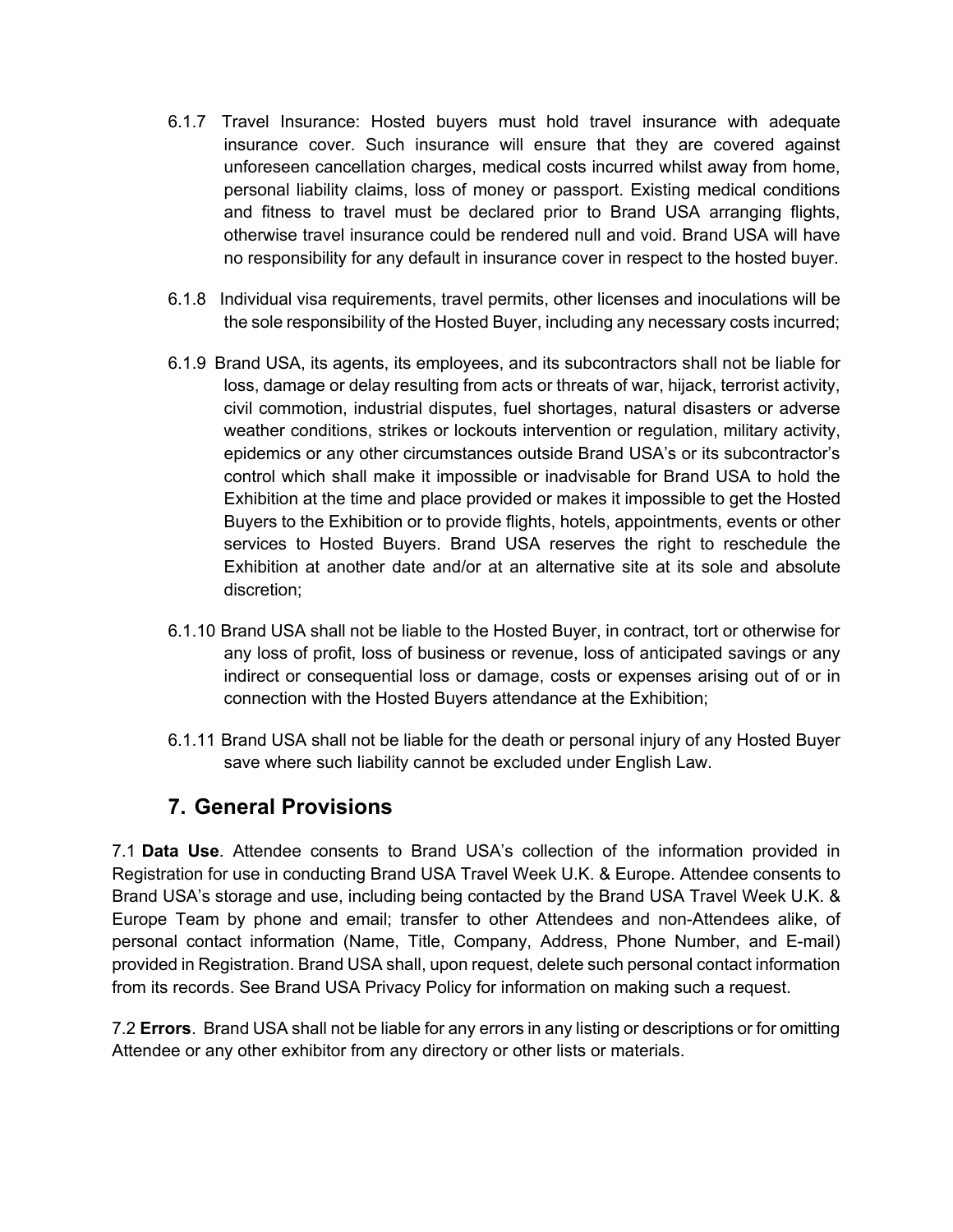7.3**Assignment**. This Agreement, and the rights and obligations hereunder, may not be assigned, in whole or in part by either party without the prior written consent of the non-assigning party. This Agreement will be binding upon, and inure to the benefit of, the successors, executors, heirs, representatives, administrators and permitted assigns of the parties.

7.4 **Compliance with Laws**. Each party will comply with all laws, legislation, rules, regulations, governmental requirements and industry standards with respect to its activities under this Agreement. Attendee shall abide by and observe all applicable laws, codes, ordinances, rules and regulations, and all rules and regulations of the Venue. Without limiting the foregoing, Attendee shall ensure that its exhibits meet or exceed the requirements of the Americans with Disabilities Act, if applicable.

7.5 **Notices**. All notices, approvals, consents, requests, demands, or other communications to be given to either party shall be in writing by any means where receipt is acknowledged (such as email, hand-delivery, registered mail, or overnight mail, or facsimile transmission) and shall be effective on the date of receipt thereof and shall be sent to the addresses set forth in this Agreement, unless otherwise provided in writing.

7.6 **Security**. Brand USA will retain security for the Event. However, the Attendee agrees that he or she shall be solely responsible for the security of his or her own person and material possessions while at the Event.

7.7 **Media Release**. Attendee gives Brand USA permission to photograph and video/audio record the Attendee and to use the same in Brand USA publications, promotions, and other media at no cost. Attendee understands that Brand USA has exclusive royalty free rights to these video and audio recordings.

7.8 **Change in Scope**. Attendee acknowledges that Brand USA's ability to provide all of the Services as outlined in this Agreement may be affected by changes in the assumptions and/or if Attendee does not provide the information and materials requested as set forth above. If a Service is delayed as a result of changes in the assumptions above and/or Attendee's failure to provide materials or information as required, Brand USA shall have the right to modify or cancel the **Services** 

7.9 **Force Majeure**. If events beyond the reasonable control of the parties, including but not limited to, acts of God, severe weather, (including but not limited to hurricanes, tropical storms, hailstorms and flooding), war, acts of any government, strikes, labor disputes, civil unrest, terrorist attacks, failure of Venue management to deliver space or related service for any reason outside Brand USA's control, or curtailment or restriction of transportation either in the city in which the Venue is located or in the countries/states of origin of the attendees, which makes it illegal, impossible or impracticable to hold the Event as contemplated by this Agreement, Brand USA may terminate this Agreement upon written notice. In such event, neither party shall have any further liability to the other party, provided that Brand USA shall promptly return any prepaid amounts in excess of Brand USA's out of pocket expenses for sponsorship activities provided prior to the termination of this Agreement, to Attendee or the Sponsorship fee may be applied to